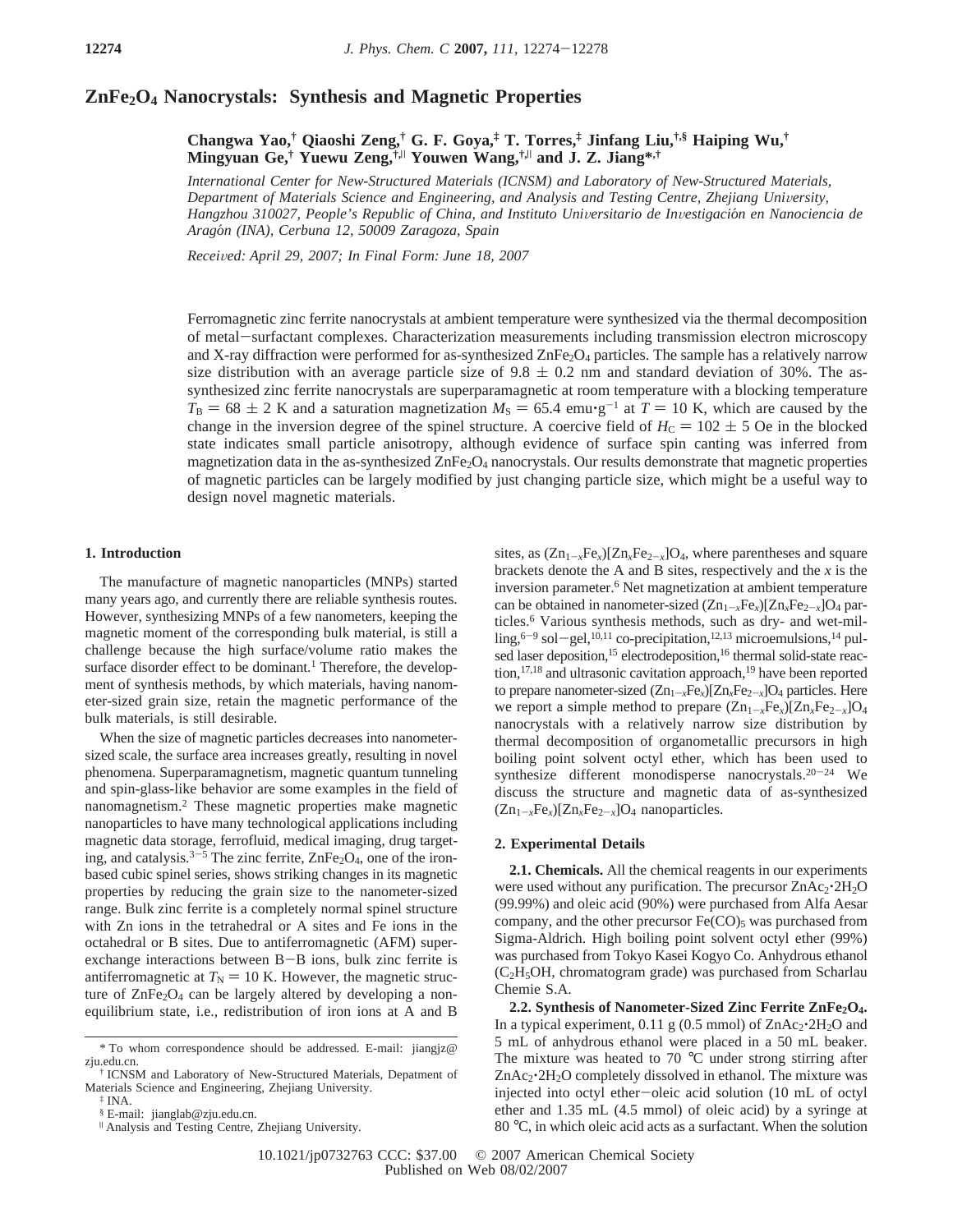temperature reached 130 °C, 0.13 mL of Fe(CO)<sub>5</sub> (1 mmol) was rapidly added into solution, and then the mixture was heated to 290 °C with a rate of 2 °C/min and refluxed at 290 °C for 2 h. During reaction the color of the solution varies from transparent to yellow and to black. After reaction, the solution was cooled to room temperature and excess ethanol was added into the flask. The products could be obtained by centrifugation of the solution at a rate of 10 000 rpm for 30 min. After discarding the supernatant, the precipitate was washed by methanol, ethanol, or chloroform. Final products obtained were dried in vacuum at 50 °C.

**2.3. Characterization.** Structural studies on the as-synthesized samples were carried out using transmission electron microscopy (TEM) and X-ray powder diffraction (XRD). TEM images and electron diffraction patterns were obtained on a JEOL 200CX microscope by dispersing powder samples in the dimethylbenzene and then dipping the liquid onto a carboncoated copper grid. XRD measurements were performed using a Rigaku D/MAX-2550PC X-ray powder diffractometer with Bragg-Brentano geometry using Cu Kα irradiation in the 2θ range of 15-95°, a step of 0.02° and 4 s/step. The average grain size, *d*, and the root-mean square (rms) atomic-level strain,  $\langle \epsilon^2 \rangle^{1/2}$ , within particles were estimated from the diffraction line broadening using the Williamson-Hall method.25

Magnetic studies, including zero-field cooling (ZFC), field cooling (FC), hysteresis, and relaxation measurements, were conducted on a physical property measure system (Quantum Design PPMS-9) and on a SQUID magnetometer MPMS-xl. Hysteresis curves were recorded at 10, 30, 100, and 300 K, and the zero-field cooling (ZFC) and field cooling (FC) curves were obtained under the applied field of 100 Oe for samples. Saturation magnetization  $(M<sub>S</sub>)$ , coercivity  $(H<sub>C</sub>)$ , and blocking temperature  $(T<sub>B</sub>)$  were deduced from these measurements. Furthermore, magnetic relaxation spectra were recorded at different applied magnetic fields, 200, 500, 1000, 5000, 10 000, and 50 000 Oe at 5 K in order to study the stability of as-synthesized nanometer-sized  $(Zn_{1-r}Fe_r)[Zn_rFe_{2-r}]O_4$ particles.

#### **3. Results**

**3.1. Structural Studies.** From the TEM images shown in Figure 1a, the as-synthesized nanocrystals are quite uniform in size. Grain size distribution was estimated by counting about 300 nanoparticles and characterized by a Gaussian function (solid line) in Figure 1d with an average grain size of 9.8  $\pm$ 0.2 nm and standard deviation of 30%. As shown in Figure 1c, these nanoparticles are crystalline, having a spinel structure. The high-resolution TEM image in Figure 1b shows the internal atomic lattice for a nanocrystal. The particle appears to be a single crystal and exhibits a 0.252 nm *d*-spacing for the (311) reflection. A typical XRD pattern of the as-synthesized  $\text{ZnFe}_2\text{O}_4$ nanocrystals was shown in Figure 2. The  $ZnFe<sub>2</sub>O<sub>4</sub>$  nanoparticles have a high degree of crystallinity. All of the peaks match well with Bragg reflections of the standard spinel structure (space group *Fd3m*). The average grain size is found to be about 10 nm, which is in good agreement with the result obtained by TEM in Figure 1, together with a small value  $\langle \epsilon^2 \rangle^{1/2} = 0.05\%$ . The lattice parameter of an as-prepared sample is found to be 8.411(5) Å, slightly smaller than the 8.443 Å value reported for bulk zinc ferrite (PCPDF No. 89-4926). It is well-known that for zinc ferrite Zn ions at A sites and Fe ions at B sites are surrounded by four and six nearest oxygen anions, respectively. When the particle size decreases into nanometer-sized scale, surface area increases greatly, which enhances the energy of



Figure 1. TEM and HRTEM measurements of ZnFe<sub>2</sub>O<sub>4</sub> nanocrystals obtained by thermal decomposition. (a) Low-magnification TEM image of as-synthesized ZnFe<sub>2</sub>O<sub>4</sub> nanoparticles. (b) High-resolution TEM image of a single  $\text{ZnFe}_2\text{O}_4$  nanoparticle. The *d*-spacing is 0.252 nm corresponding to the  $(311)$  fringes of cubic ZnFe<sub>2</sub>O<sub>4</sub>. (c) SAED pattern of the  $ZnFe<sub>2</sub>O<sub>4</sub>$  nanoparticle shown in a. The diffraction rings are attributed to the (111), (220), (311), (400), (511), and (440) planes, respectively. (d) Size distribution of  $\text{ZnFe}_2\text{O}_4$  nanocrystals obtained from counting 300 nanoparticles.



**Figure 2.** XRD pattern of as-synthesized ZnFe<sub>2</sub>O<sub>4</sub> nanoparticles.



**Figure 3.** Zero-field cooling and field-cooling magnetization data measured in an applied field of 100 Oe for as-synthesized ZnFe<sub>2</sub>O<sub>4</sub> nanoparticles.

the system, making re-distribution of Zn and Fe ions possible. These nanometer-sized  $(Zn_{1-x}Fe_x)[Zn_xFe_{2-x}]O_4$  particles could have a contraction in lattice, as observed in Figure 2. This is in agreement with the results obtained by other researchers.<sup>26</sup>

**3.2. Magnetic Studies.** Detailed magnetic measurements, i.e., zero-field cooling and field cooling magnetization vs temperature, magnetic hysteresis loops at several temperatures, relaxation under different applied fields at 5 K, have been carried out in order to study the magnetic properties of the assynthesized  $(Zn_{1-x}Fe_x)[Zn_xFe_{2-x}]O_4$  nanoparticles. Figure 3 shows the temperature dependence of magnetization by the ZFC and FC procedures from 5 to 300 K in an applied magnetic field of 100 Oe. The curve shows a cusp at  $T_B = 65 \pm 2$  K as expected for superparamagnetic nanoparticles, below which the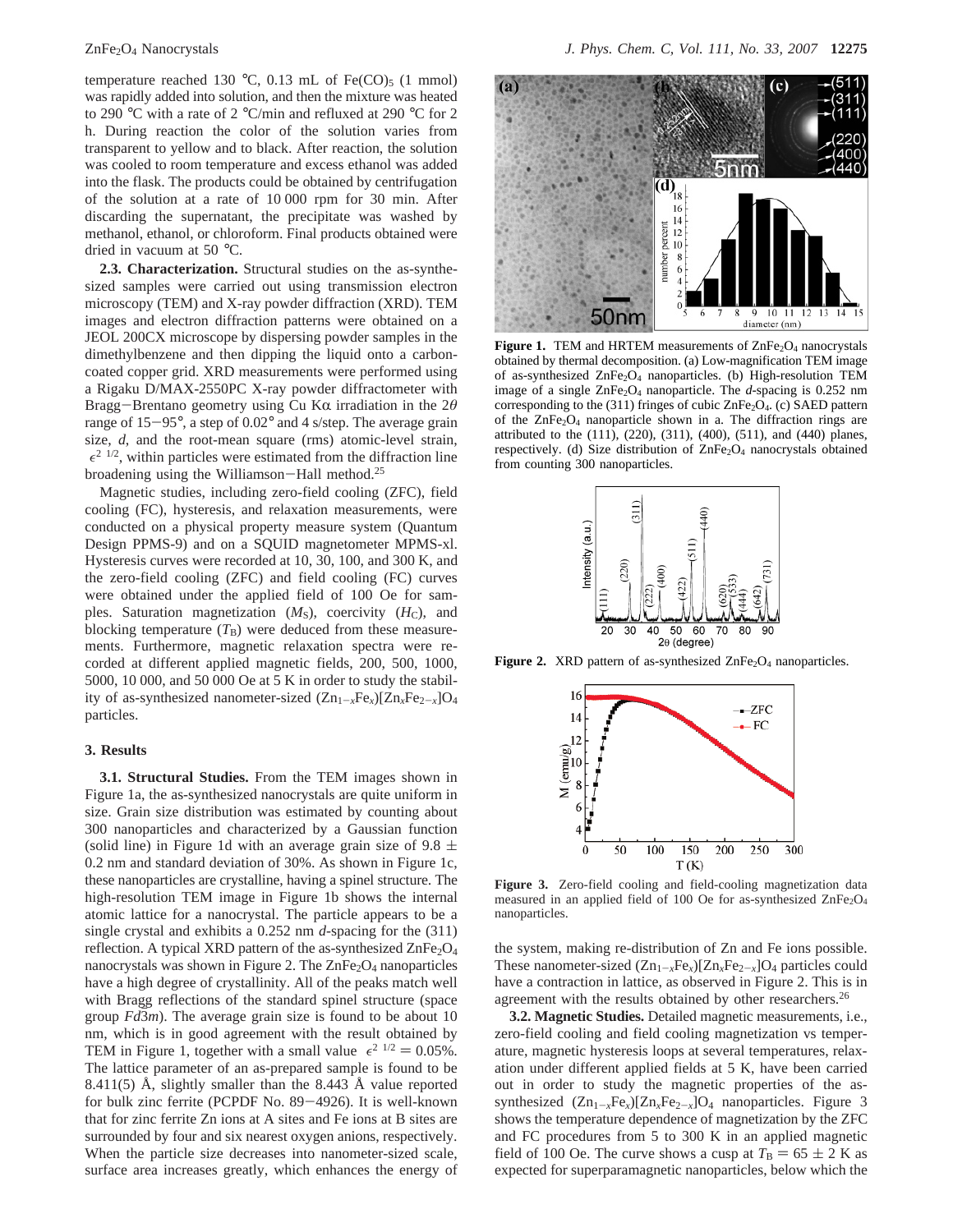

**Figure 4.** Magnetization vs applied magnetic field for as-synthesized  $ZnFe<sub>2</sub>O<sub>4</sub>$  nanoparticles at different temperatures. Inset shows these curves with a field range from  $-400$  to  $+400$  Oe.

**TABLE 1: Size and Magnetic Parameters for As-Synthesized ZnFe2O4 Nanoparticles at 10 K**

| 9.8   | $M_0$ (emu $\cdot$ g <sup>-1</sup> )            | 62.5                 |
|-------|-------------------------------------------------|----------------------|
| 65.4  | $\chi$ (emu•g <sup>-1</sup> •Oe <sup>-1</sup> ) | $6.6 \times 10^{-4}$ |
| 102.4 | $\mu_{\rm eff}$ ( $\mu_{\rm B}$ )               | $1.7 \times 10^{4}$  |
|       |                                                 |                      |

system is blocked. Also magnetic irreversibility between ZFC and FC curves can be noticed from  $T_B$  up to  $T_{irr} \approx 90$  K, where both curves merge with each other. This difference between  $T_B$ and  $T_{irr}$  values reflects the contribution of the larger particles  $(\langle d \rangle)$  from 9 to 15 nm, as observed in TEM images) to the magnetization as they unblock at higher temperatures.

The blocking temperature signals the range for which the time scale of magnetization measurements equals the relaxation time, and thus the anisotropy constant can be estimated from the  $T<sub>B</sub>$ value of the ZFC curve:<sup>27</sup>

$$
K_{\text{eff}}V = k_{\text{B}}T_{\text{B}}\ln(\tau/\tau_0) \tag{1}
$$

where  $K_{\text{eff}}$  is the effective anisotropy constant,  $V$  is the particle volume,  $k_B$  is the Boltzmann's constant,  $\tau$  is the superparamagnetic relaxation time, and  $\tau_0$  is a factor of the order of  $10^{-9-10^{-12}}$ <sup>28-30</sup> From eq 1 and with use of the  $T_B$  value from ZFC data, a value of  $K_{\text{eff}} = 46 \text{ kJ/m}^3$  was obtained for the assynthesized  $(Zn_{1-x}Fe_x)[Zn_xFe_{2-x}]O_4$  nanoparticles. This value compares well to the values previously reported for other iron oxide cubic spinels; e.g.,  $(Fe^{+2})[Fe^{3+}]_2O_4$  has  $K_{eff} = 20-35$  $kJ·m<sup>-3.31</sup>$ Figure

Figure 4 shows magnetic hysteresis loops for as-synthesized  $(Zn_{1-x}Fe_x)[Zn_xFe_{2-x}]$ O<sub>4</sub> nanoparticles at different temperatures  $T = 10, 30, 100,$  and 300 K. Table 1 lists values of saturation magnetization and coercivity at 10 K for the as-synthesized  $(Zn_{1-r}Fe_x)[Zn_xFe_{2-r}]O_4$  nanoparticles. We found that the value of saturation magnetization is about 65.4 emu $\cdot$ g<sup>-1</sup> at  $T =$ 10 K. It is known that the inversion degree in  $\text{ZnFe}_2\text{O}_4$  results in large magnetization values originated in the uncompensation of the antiferromagnetic B sublattice, which is known to be fully populated in normal configuration. In Table 2 we listed previously reported values of  $M<sub>S</sub>$  for zinc ferrite nanoparticles prepared by various methods. The broad range of  $M<sub>S</sub> \sim 12-88$ emu $\cdot$ g<sup>-1</sup> in Table 2 reflects the fact that  $M<sub>S</sub>$  strongly depends on the synthesis method used. Our present values of  $M<sub>S</sub>$  lay within these values, indicating that the redistribution of Fe ions between A and B sites occurs in the as-synthesized  $(Zn_{1-x}Fe_x)[Zn_xFe_{2-x}]O_4$  nanoparticles.<sup>32</sup> Magnetization data taken at  $T = 10$  K show that the  $M(H)$  cycle remains open up to about 1.3 kOe, reflecting magnetic irreversibility below this field value. This result is much lower than previous reports on highly defective ZnFe<sub>2</sub>O<sub>4</sub> and CuFe<sub>2</sub>O<sub>4</sub> nanoparticles prepared by high-energy ball milling,<sup>38,45</sup> where high-field irreversibility is observed up to 60-90 kOe. This high field magnetization irreversibility implies an anisotropy field larger than the magnetocrystalline or shape anisotropies usually observed for small particles and has been assigned to defect-enhanced magnetic anisotropy.46-<sup>48</sup> Further analyses of the *M*(*H*) data showed that the magnetization does not saturate even for our highest fields ( $H = 50$  kOe), indicating a magnetically hard component that can be associated to surface spin disorder. The magnetization showed a nearly linear dependence on *H* for fields  $H > 3$  kOe, and thus the data were fitted in this region using the expression

$$
M = M_0 + \chi H \tag{2}
$$

where  $M_0$  is the extrapolated magnetization at zero field and  $\chi$ is the high field susceptibility. The resulting values were  $M_0 =$ 62.5 emu $\cdot$ g<sup>-1</sup> and  $\gamma$  = (6.6  $\pm$  0.6) × 10<sup>-4</sup> emu $\cdot$ g<sup>-1</sup> $\cdot$ Oe<sup>-1</sup>. The

**TABLE 2: Reported Values of Saturation Magnetization for ZnFe2O4 Nanoparticles Prepared by Various Methods**

| $M_{\rm S}$ (emu•g <sup>-1</sup> ) | temp(K) | $size$ (nm) | synthesis method                                                | ref no.   |
|------------------------------------|---------|-------------|-----------------------------------------------------------------|-----------|
| 65.4                               | 10      | 9.8         | thermal decomposition                                           | this work |
| 38                                 | 60      | 4           | hydrothermal method                                             | 32        |
| 25                                 |         | 12          | Ultrasound-assisted emulsion                                    | 33        |
| 78                                 |         | 6.6         | polyol method                                                   | 34        |
| 53.9                               |         | 14.8        | polyol method                                                   | 34        |
| 70                                 | 3       | 3.7         | oil-in-water micelles                                           | 35        |
| 61.87                              | 80      | 300         | hydrothermal in ammonia solution                                | 36        |
| 11.9                               | 2       | 32          | self-propagating combustion                                     | 37        |
| $\sim$ 37                          | 4.2     | 47          | ball milling                                                    | 38        |
| 22                                 | 5       | 8.1         | supercritical sol-gel + drying at 513 K                         | 39        |
| 73                                 | 10      | 10.3        | supercritical sol-gel + drying at 513 K + ball milling for 10 h | 39        |
| 38                                 | 4.2     | $5 - 20$    | hydrothermal in supercritical methanol                          | 40        |
| 20.7                               | 4.2     | 36          | ball milling                                                    | 41        |
| 40.3                               | 4.2     | 50          | ball milling $+$ calcinations at 773 K                          | 41        |
| 10                                 | 300     | 11          | ball milling                                                    | 42        |
| 75                                 | 300     | 14          | ball milling                                                    | 42        |
| 58                                 | 5       | 9           | ball milling                                                    | 43        |
| 88.4                               | 4.2     | 10          | ball milling                                                    | 8         |
| 46.9                               | 4.2     | 55          | co-precipitation at 373 K                                       | 44        |
| 26.4                               | 5       | 29          | co-precipitation at 373 K + calcination                         | 44        |
| 56.6                               | 300     | thin film   | pulsed lased deposition                                         | 15        |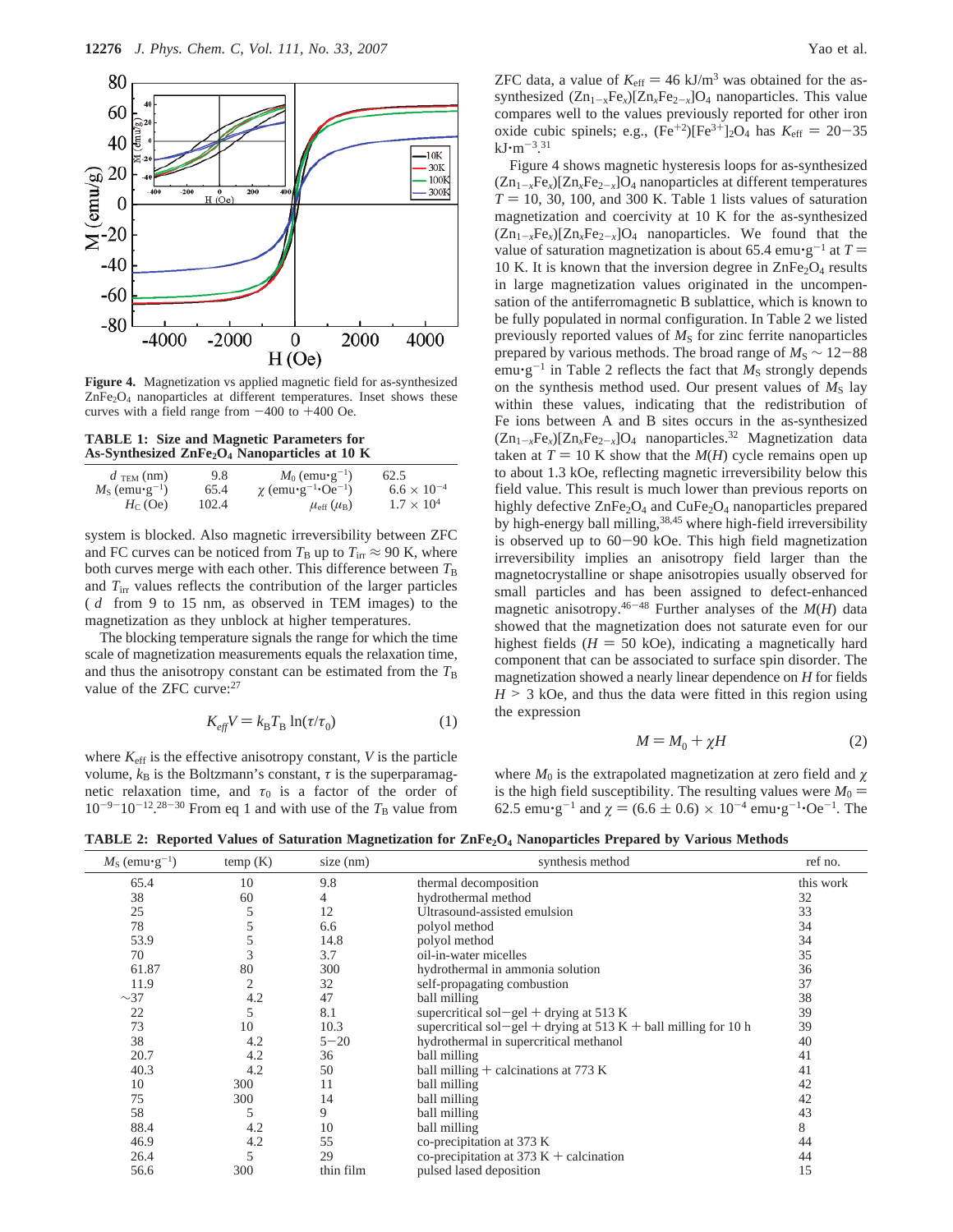

**Figure 5.** Relaxation patterns at 5 K under the fields indicated. Upper left inset: relaxation pattern under  $H = 200$  Oe showing logarithmic time dependence of *M*(*t*). Lower right inset: relaxation pattern under 50 kOe, where no time evolution is detected.



Figure 6. ZFC data together with fitting results using different models. Details are given in the text.

effective magnetic moment *per particle* extracted from the *M*<sup>0</sup> value and with use of the average particle size from TEM measurements was  $\mu_{\text{eff}} = 1.7 \times 10^4 \mu_{\text{B}}$ . In Figure 5 we show the relaxation data of the magnetization under different applied fields 0.2,  $-0.5$ ,  $-1$ , 5,  $-10$ , and 50 kOe at the same temperature of 5 K (i.e., well below the blocking temperature). For each field, the relaxation was measured for about 8000 s, changing the field from positive to negative for each successive measurement, to allow the sample to relax to a different state crossing the  $M = 0$  magnetization. The curves obtained for *H* < 1000 Oe show clear relaxation effects (see the upper inset of Figure 5) with a logarithmic time dependence, indicating that domain rotation is not complete. For  $H \ge 5000$  Oe the system shows negligible relaxation effects within experimental error, indicating that there is no magnetic viscosity.<sup>33</sup>

## **4. Discussion**

In a few-nanometer particle the surface/volume ratio can be increased notably, so that a major fraction (up to  $50-70%$ ) of the particle atoms can be on the surface. For our  $\text{ZnFe}_2\text{O}_4$ nanoparticles having ca. 10 nm, the large fraction of the total spins at the surface will have a non-collinear configuration with respect to the core ones, due to broken exchange bonds and symmetry. This results in an increase in the net magnetic moment of the single-domain  $ZnFe<sub>2</sub>O<sub>4</sub>$  particle. The redistribution of Zn and Fe ions at both A and B sites in ZnFe<sub>2</sub>O<sub>4</sub> particles also change the net magnetization of particles. It is well-known that three kinds of interactions, A-A, B-B, and

<sup>A</sup>-B superexchange interactions, exist in spinel ferrites, in which A-B interaction is much larger than the others. In bulk  $ZnFe<sub>2</sub>O<sub>4</sub>$  having normal cationic configuration, the absence of magnetic ions at A sites (populated by nonmagnetic Zn) results in weak antiferromagnetic exchange interactions within Fe atoms at B sites, making bulk  $ZnFe<sub>2</sub>O<sub>4</sub>$  antiferromagnetic below 10 K. In the as-synthesized  $(Zn_{1-x}Fe_x)[Zn_xFe_{2-x}]O_4$  nanoparticles, a fraction of Fe and Zn ions occupy A and B sites, respectively. The Fe $-F$ e interaction between  $A-B$  sublattices, which is ferromagnetic, is much stronger than Fe-Fe ions at B-B sites. This largely enhances saturation magnetization and magnetic transition temperature above 300 K, as observed in Figure 4.

To further study the magnetic structure of the as-synthesized  $(Zn_{1-x}Fe_x)[Zn_xFe_{2-x}]O_4$  particles, the ZFC data were analyzed by various models taking into account of particle size distribution, surface effect, and ferromagnetic or antiferromagnetic particles. The magnetic susceptibility for a single particle with volume  $V$  is given by Wohlfarth<sup>49</sup> as

$$
\chi = M_{\rm S}^2 V / 3 k_{\rm B} T \qquad \text{when } T \ge T_{\rm B} \tag{3}
$$

$$
\chi = M_{\rm S}^2 V / 3K \qquad \text{when } T < T_{\rm B} \tag{4}
$$

where  $M<sub>S</sub>$  is the magnetization of the particle, which was assumed to be temperature-independent in the fitting process. For ferromagnetic particles, marked as model 1,  $M<sub>S</sub>$  does not depend on the particle volume. However, for antiferromagntic particles,  $M<sub>S</sub>$  depends on the particle volume. In the fitting process, we used the dependence of the net moment on *V* proposed by Richardson<sup>50</sup> for antiferromagnetic particles, marked as model 2; i.e.,

$$
M_{\rm S} = CV^{-2/3} \tag{5}
$$

where *C* depends on the atomic moment for the material. For the surface spin canting effect, we assume that the saturation magnetization is proportional to the percentage of surface magnetic ions, marked as model 3, i.e.,

$$
M_{\rm S} = CV^{-1/3} \tag{6}
$$

where *C* is a fitting parameter. On the basis of the consideration mentioned above, a combination of ferromagnetic contribution with surface spin canting was suggested, in which the relationships between  $M<sub>S</sub>$  and *V*, marked as model 4 and model 5, are expressed as

$$
M_{\rm S} = D + CV^{-1/3} \tag{7}
$$

$$
M_{\rm S} = D + CV^{\rm n} \tag{8}
$$

where *C* is a fitting parameter. Fitting results using eqs  $3-8$ are shown in Figure 6 by using the particle size distribution of the as-synthesized  $(Zn_{1-x}Fe_x)[Zn_xFe_{2-x}]O_4$  particles:  $f(d)$ *A*/( $\sqrt{2\pi}\sigma$ ) exp[ $-((d - d_0)^2/2\sigma^2)$ ] with  $\sigma = 3 \pm 1$  nm and  $d_0 =$  $9.8 \pm 0.2$  nm, which was obtained from TEM in Figure 1. We found that (1) pure antiferromagnetic nanoparticles cannot fit ZFC data at all, indicating our  $(Zn_{1-x}Fe_x)[Zn_xFe_{2-x}]O_4$  particles are not antiferromagnetic, and (2) using model 1 and model 3, fitting gets better. However, these two fitting curves are located at the two sides of the measured ZFC data, which indicate that the real magnetic structure of our as-prepared  $(Zn_{1-x}Fe_x)[Zn_xFe_{2-x}]O_4$ particles might be a combination of the models. Indeed, the fitting to the ZFC data becomes much better using model 4 or model 5, as shown in Figure 6. We found the *n* value in model